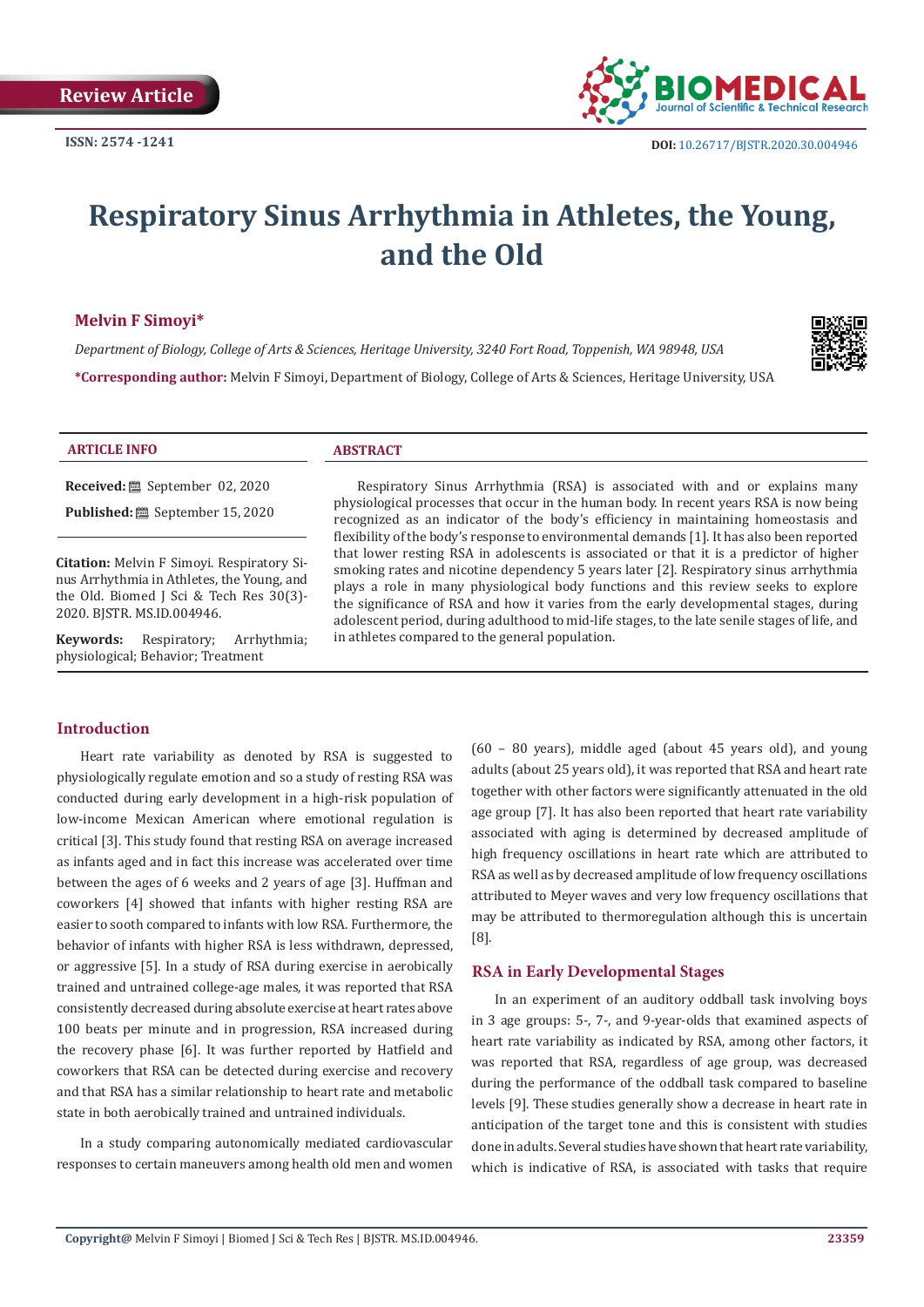attention during information processing [10-12] stemming from the groundwork research by Lacey & Lacey [13,14]. Respiratory sinus arrhythmia was investigated as a predictor of treatment outcome for young children with a mean age of 37.8 months who were born prematurely at less than 37 weeks gestation period [15].

Children with low baseline RSA were found to have more robust improvements in child disruptive behavior following treatment with Parent-Child Intervention Therapy [15]. This study concluded that children with lower capacity for emotional regulation benefited more (better treatment outcome) from treatment than children with higher capacity for emotional regulation. Since previous studies have generally indicated that higher levels of baseline RSA are associated with various positive psychological states such as empathy and sustained attention while low levels of baseline RSA are associated with less optimal psychological states such as higher externalizing behavior problems [16-19]. Thus, the Bagner and coworkers' study [15] suggests that children who have poor emotional control benefit more from treatment than children with good emotional control. This makes sense because it is easier to manipulate with treatment children who are not able to regulate their emotions well as opposed to children who are better able to regulate their emotions.

## **RSA in Adolescents**

Low RSA which is indicative of low cardiac vagal control is usually associated with clinically depressed adults [20] as well as with infants of depressed mothers. A study investigated developmental patterns of resting RSA in 5 – 14 year-old children split into 2 treatment groups: the first children at high risk of depression (as a result of having a parent with a childhood-onset mood disorder) and the second children at low risk for depression [21]. The findings of this study indicate low risk children and not the high-risk children demonstrated a trajectory of RSA that significantly increased with age [21]. Once again low RSA is linked to an adverse physiological and/or psychological condition. The physiological processes and bodily phenomena that are associated with RSA are endless and are constantly being discovered and reported by scientists.

Respiratory sinus arrhythmia, in recent years has been reported to indicate how well the body maintain homeostasis and the body's flexibility in the manner by which it responds to environmental insults or demands [1,22,23]. The adverse effects of smoking on health are well documented. Smoking has multiple and devastating effects on cardiac health including increased risk for myocardial infarction [24] and pronounced dysfunction in cardiac blood vessel dilation which is a primary indicator of atherosclerosis [25]. This is why non-invasive cardiac health indicators such as RSA are of paramount importance in addressing the negative effects of smoking. In adolescents, smoking was reported to significantly lower resting RSA and elevated mean heart rate [1]. Furthermore,

adolescents who began smoking much earlier in life around ages lower than 8 or 10 years old, exhibited higher decrease in RSA during their smoking session compared to those who attempted smoking at ages after 10 years old [1]. These findings are consistent with those reported in adults.

## **RSA in Young Adults**

Substantial development of the autonomic nervous system, in utero, mostly occurs in the third trimester of gestation and as such the functioning of the autonomic nervous system may be different in adults who were born prior to attaining 28 weeks of gestation age [26]. To this end, Mathewson [26] conducted a study in which RSA and resting heart period were assessed in extremely low birth weight (less than 1,000 g) survivors and in normal birth weight controls at age ranges of 22 – 26 years old and again at 30 – 35 years old. The resting heart period denotes cardiac efficiency while RSA denotes responsive cardiac control by the autonomic nervous system. It was reported that resting RSA was significantly lower in the extremely low birth weight group compared to the normal birth weight group each time measurements were taken. Furthermore, over time, the individual differences in RSA among the extremely low birth weight participants were poorly preserved [26]. These findings suggest the parasympathetic functioning in extremely low birth weight survivors may start to decline prematurely before reaching old age.

In the United States there has been an increase of 24% in suicide between 1999 and 2014 such that suicide is presently the second leading cause of death for people ranging in age from 10 to 34 years old [27]. Suicide attempts happen across a broad range of underlying conditions or diagnoses and at times even in the absence of one [28]. Among those who attempt suicide, there are likely emotional or behavioral deficits and thus Tsypes and coworkers [28] conducted a study investigating potential differences in resting RSA in a large group of women (112) with varying diagnoses and with (n=56) or without (n=56) a history of suicide attempts who were matched on a wide range of demographic and clinical variables. After controlling for the effect of women's history of psychiatric diagnoses and their symptoms of depression and anxiety at the time, the study reported significantly lower resting RSA in women with a history of suicide attempts compared to women without a history of suicide attempts. This just goes to show that RSA may very well be the single measure in humans that can be used to determine health and wellbeing psychologically and physiologically, in fact universally.

#### **RSA in Senile Adults**

Cardiovascular responses that are controlled by the autonomic nervous system were measured in 15 old men and women in the age range 60 – 80 years old and compared to measurements in health young (about 25 years old) and middle-aged (about 45 years old)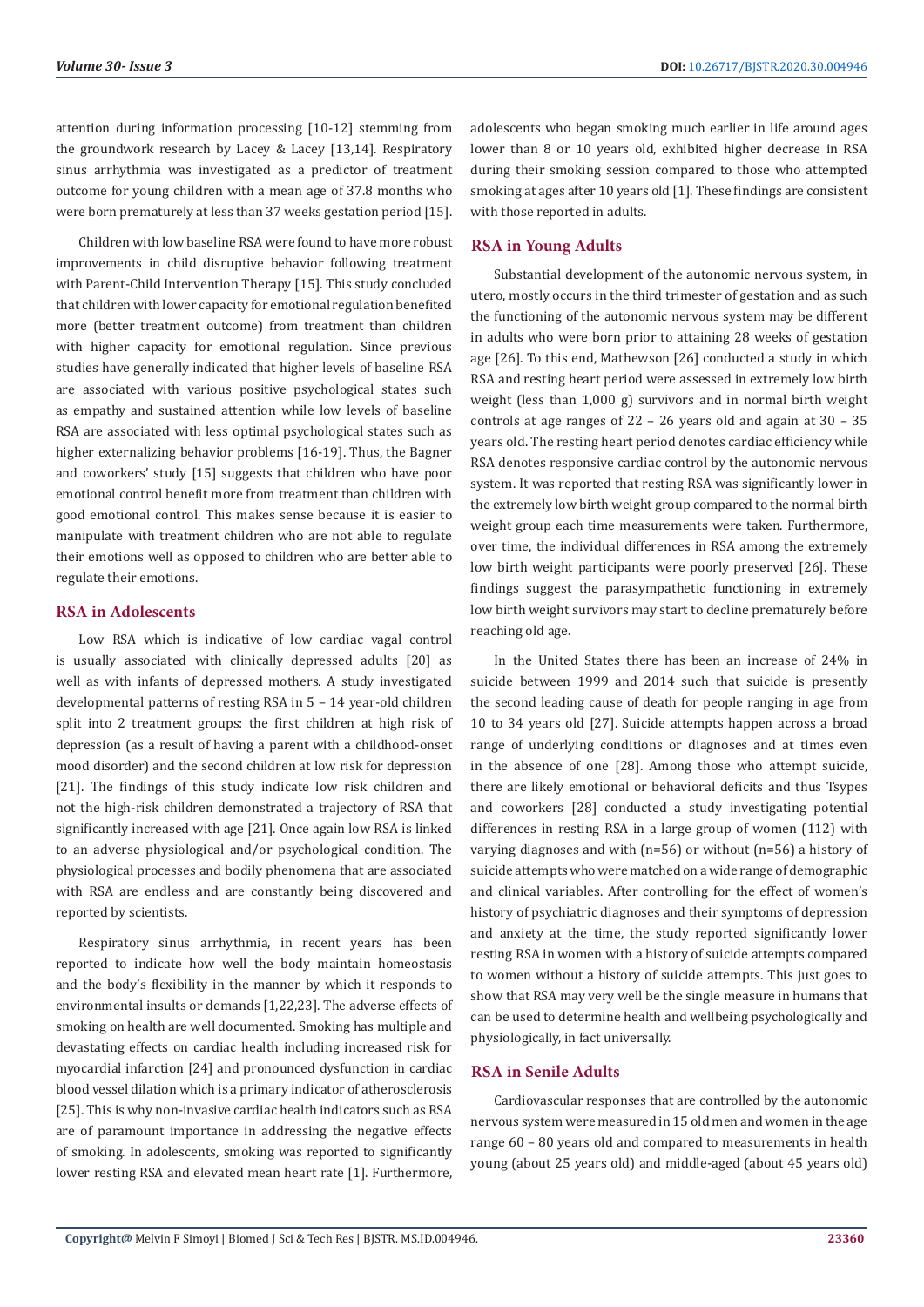to elucidate the effects of age [29]. Respiratory sinus arrhythmia and heart rate among other variables were significantly lowered at the old age group compared to the 2 younger age groups. Up to age 60 years old, only a transient decrease in autonomic cardiovascular responses was observed but there seems to be a precipitous decline in autonomic cardiovascular responses after age 60 years old [29]. Kaijser & Sachs [29] concluded that this decline in autonomic nervous system function wasn't merely due to some random dysfunction of a peripheral autonomic nerve but rather due to the receptor organ itself or multiple combined dysfunction of several parts of the autonomic nervous system in old age.

It has been demonstrated that with age, the decline in cardiac parasympathetic neural control is intimately associated with the reduction in arterial baroreflex gain [30]. Hunt and coworkers [31] reported that this decline in cardiac parasympathetic neural control can be mitigated by regular physical activity. These observations suggest that the decline in cardiac vagal control (and hence RSA as well since RSA indicates cardiac vagal control) may actually result from the deteriorating physical fitness that occurs with age [32]. In a study testing the effects of chronic aerobic exercise on agerelated deterioration in cardiac parasympathetic receptor function, 44 young and old, fit and unfit subjects' parasympathomimetic responses to low doses of atropine were measured to simulate cardiac cholinergic receptor responses [33].

Changes in heart rate variability in this study were not always aligned with the chronotropic responses within subjects. However, as hypothesized, the basal RR intervals of subjects in the fit groups was longer than that of subjects in the unfit groups regardless of age [33]. Longer RR intervals equate to higher RSA values. Investigators also noted that the extent of RR interval lengthening with parasympathomimetic atropine was not affected by physical fitness and was significantly less in all older individuals. This suggests that exercise mitigates rather than abolish the effects of aging on cardiac vagal control.

## **RSA in Athletes**

During acute exercise, Mitchell [34] explained that the change in heart rate occurs as a result of increased sympathetic tone with a concomitant decrease in parasympathetic tone. It is now broadly accepted that at 100 beats per minute during exercise, the parasympathetic nervous system almost completely loses control of the heart [35]. Additionally, it is thought that the parasympathetic nervous system, after assessment of afferent nervous signals, modulates heart rate so that oxygen delivery sufficiently meets metabolic demand [36]. This 'vagal brake' on heart rate, according to the Polyvagal Theory, quickly withdraws to accommodate increased cardiac output during exercise and in similar fashion resumes control to modulate cardiac output during recovery [6]. Hatfield and coworkers [6] in their study measured RSA during

exercise in aerobically trained (athletes) and untrained men. They reported that RSA generally always decreases during absolute exercise at heart rates above 100 beats per minute and gradually increased during recovery.

During exercise heart rate is maximal at both inspiration and expiration so that cardiac output matches the high metabolic demands of the muscles hence RSA is decreased. Conversely during recovery, the difference in heart rate during inspiration and expiration is greater and thus RSA is increased. It is well established that the electrocardiograms of athletes are different from those of the general population which is based on the structural, physiological, and electrical changes that occur in the heart as a result of regular and continuous physical exercise over extended periods [37]. Hence it follows that RSA in athletes is different from that of the general population.

In a study investigating differences in male athlete electrocardiograms versus female athlete electrocardiograms, it was reported that female athletes had significantly higher resting heart rates compared to male athletes; 67 beats per minute versus 61 beats per minute [38]. Corici, et al. [38] also found that sinus bradycardia (heart rate of less than 50 beats per minute) occurred more frequently in male athletes while sinus arrhythmia (irregular heartbeat that is either too fast or too slow) occurred more frequently in female athletes. These differences between male and female athletes suggest that male and female athletes have different RSA as well.

#### **Summary**

Respiratory sinus arrhythmia as a marker of health, youth, and physical fitness indicates that higher values at rest are associated with these attributes whereas lower values are associated with their absence or lack thereof. This basic observation therefore means the greater the difference in heart rate during inspiration and heart rate during expiration is, the younger, healthier, and more physically fit an individual is in general. What does this really mean physiologically? Is it that younger, healthier, and more physically fit individuals have better cardiac autonomic control and thus more efficiently match ventilation, cardiac output, and metabolic demand? Answers to these questions may help us to increase our understanding of health and fitness in terms of how we can best manipulate them to our advantage. Respiratory sinus arrhythmia explains or is associated with almost all physiological processes in the human body including aging that any time spent studying and analyzing this phenomenon is time very well spent and contributes tremendously to the wealth of knowledge already amassed on the human body.

#### **References**

1. [Conrad M, Gorka SM, Kassel J \(2015\) Smoking's Effect on Respiratory](https://www.ncbi.nlm.nih.gov/pmc/articles/PMC4458705/) [Sinus Arrhythmia in Adolescent Smokers. Int J Psychophysiol 97\(1\):](https://www.ncbi.nlm.nih.gov/pmc/articles/PMC4458705/) [8-13.](https://www.ncbi.nlm.nih.gov/pmc/articles/PMC4458705/)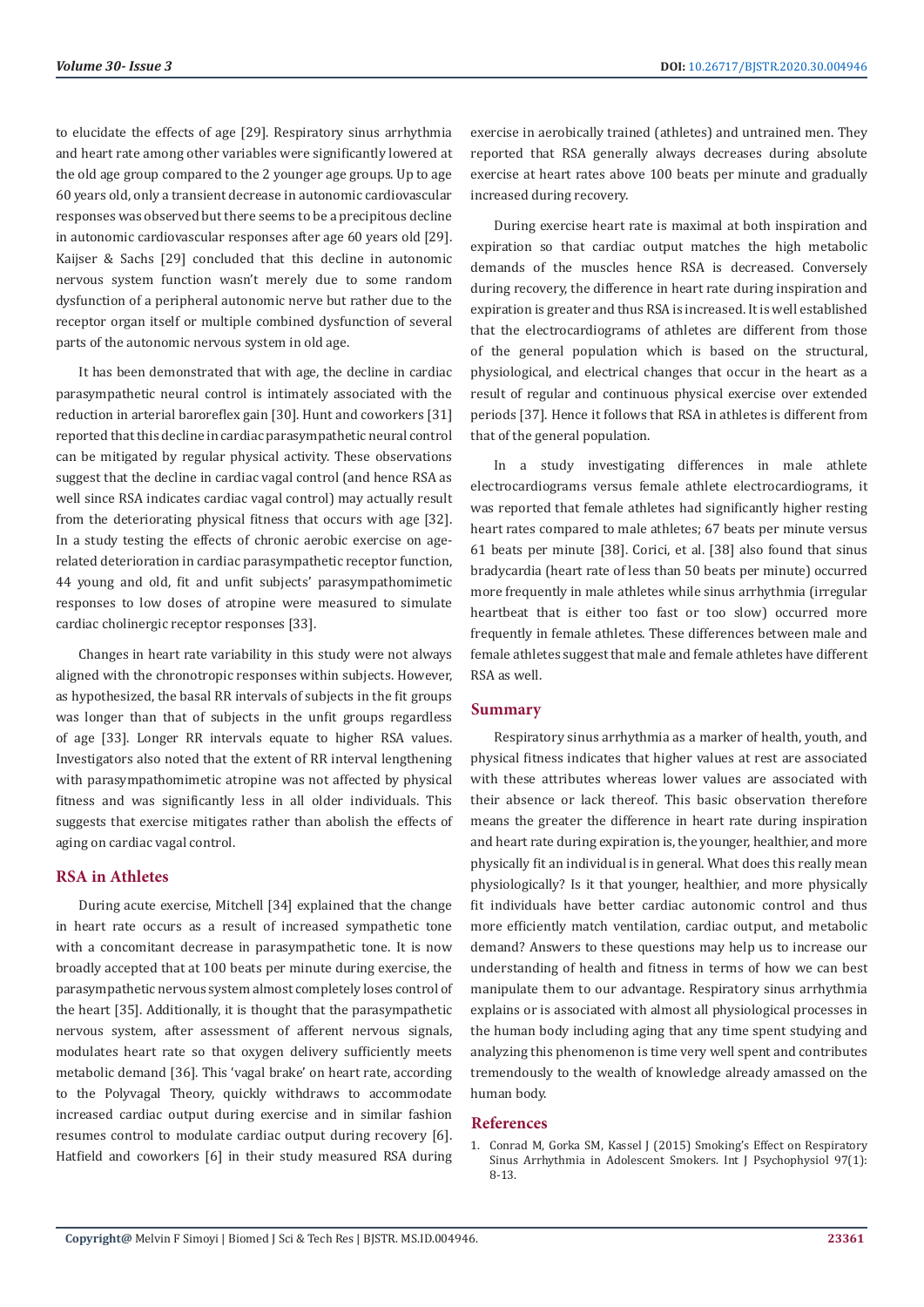- 2. [Crane NA, Gorka SM, Giedgowd GE, Conrad M, Langenecker SA, et al.](https://www.ncbi.nlm.nih.gov/pmc/articles/PMC4956523/)  [\(2016\) Adolescent Respiratory Sinus Arrhythmia is Associated with](https://www.ncbi.nlm.nih.gov/pmc/articles/PMC4956523/)  [Smoking Rate Five Years Later. Biol Pschol 118\(7\): 107-113.](https://www.ncbi.nlm.nih.gov/pmc/articles/PMC4956523/)
- 3. [Jewell SL, Suk HW, Luecken LJ \(2018\) Respiratory Sinus Arrhythmia:](https://pubmed.ncbi.nlm.nih.gov/29193026/)  [Modelling Longitudinal Change from 6 Weeks to 2 Years of Age among](https://pubmed.ncbi.nlm.nih.gov/29193026/)  [Low-Income Mexican American. Dev Psychobiol 60\(2\): 232–238.](https://pubmed.ncbi.nlm.nih.gov/29193026/)
- 4. [Huffman LC, Bryan YE, del Carmen R, Pederson FR, Doussard-](https://srcd.onlinelibrary.wiley.com/doi/abs/10.1111/j.1467-8624.1998.tb06233.x)[Roosevelt JA, et al. \(1998\) Infant Temperament and Cardiac Vagal Tone:](https://srcd.onlinelibrary.wiley.com/doi/abs/10.1111/j.1467-8624.1998.tb06233.x)  [Assessments at 12 Weeks of Age. Child Development 69\(3\): 624-635.](https://srcd.onlinelibrary.wiley.com/doi/abs/10.1111/j.1467-8624.1998.tb06233.x)
- 5. [Porges SW, Doussard-Roosevelt JA, Portales AL, Greenspan SI \(1996\)](https://psycnet.apa.org/record/1997-02320-004)  [Infant Regulation of the Vagal "Brake" Predicts Child Behavior Problems:](https://psycnet.apa.org/record/1997-02320-004)  [A Psychobiological Model of Social Behavior. Developmental Psychobiol](https://psycnet.apa.org/record/1997-02320-004)  [29\(8\): 691-712.](https://psycnet.apa.org/record/1997-02320-004)
- 6. [Hatfield BD, Spalding TW, Maria DLS, Porges SW, Potts JT, et al. \(1998\)](https://pubmed.ncbi.nlm.nih.gov/9502347/)  [Respiratory Sinus Arrhythmia during Exercise in Aerobically Trained](https://pubmed.ncbi.nlm.nih.gov/9502347/)  [and Untrained Men. Med Sci in Sports & Exercise 30\(2\): 206-214.](https://pubmed.ncbi.nlm.nih.gov/9502347/)
- 7. [Kaijser L, Sachs C \(1985\) Autonomic cardiovascular responses in old](https://pubmed.ncbi.nlm.nih.gov/4042574/)  [age. Clin Physiol 5\(4\): 347-357.](https://pubmed.ncbi.nlm.nih.gov/4042574/)
- 8. [Vigo DE, Guinjoan SM, Scaramal M, Siri LN, Cardinali DP \(2005\) Wavelet](https://pubmed.ncbi.nlm.nih.gov/16293445/)  [transform shows age-related changes of heart rate variability within](https://pubmed.ncbi.nlm.nih.gov/16293445/)  [independent frequency components. Auton Neurosci 123\(12\): 94-100.](https://pubmed.ncbi.nlm.nih.gov/16293445/)
- 9. [Weber EJM, Van der Molen MW, Molenaar PCM \(1994\) Heart Rate and](https://onlinelibrary.wiley.com/doi/abs/10.1111/j.1469-8986.1994.tb01036.x)  [Sustained Attention During Childhood: Age Changes in Anticipatory](https://onlinelibrary.wiley.com/doi/abs/10.1111/j.1469-8986.1994.tb01036.x)  [Heart Rate, Primary Bradycardia, and Respiratory Sinus Arrhythmia.](https://onlinelibrary.wiley.com/doi/abs/10.1111/j.1469-8986.1994.tb01036.x)  [Psychophysiol 31\(2\): 164-174.](https://onlinelibrary.wiley.com/doi/abs/10.1111/j.1469-8986.1994.tb01036.x)
- 10. Van der Molen MW, Somsen RJM, Orlebeke JF (1985) The Rhythm of the Heartbeat in Information Processing. In Ackles PK, Jennings JR, Coles MGH (Editors.), Advances in Psychophysiol, JAI Press, Greenwich, CT 1: 1-88.
- 11. Porges SW (1986) Respiratory Sinus Arrhythmia: Physiological Basis, Quantitative Methods, and Clinical Implications. In Grossman P, Janssen HL, Vaitl B (Editors.), Cardio-respiratory and Cardiosomatic Psychophysiol, Plenum Press, New York, NY, pp. 101-115.
- 12. Van der Molen MW, Bashore TR, Halliday R, Callaway E (1991) Chronopsychophysiology: Mental Chronometry Augmented by Physiological Time Workers. In Jennings JR, Coles MGH (Editors.), Handbook of Cognitive Psychophysiology: Central & Autonomic Nervous System Approaches, Wiley, Chichester, UK, pp. 9-178.
- 13. Lacey JI, Lacey BC (1970) Some Autonomic-Central Nervous System Interrelationships. In Black P (Editor.), Physiological Correlates of Emotion, Academic Press, New York, USA, pp. 205-227.
- 14. Lacey BC, Lacey JI (1974) Studies of Heart Rate and Other Bodily Processes in Sensorimotor Behavior. In Obrist PA, Black AH, Brener J, DiCara LV (Editors.), Cardiovascular Psychophysiology – Current Issue in Response Mechanisms, Biofeedback, & Methodology, Aldine, Chicago, IL, 538-564.
- 15. [Bagner DM, Graziano PA, Jaccard J, Sheinkopf SJ, Vohr BR, et al. \(2012\)](https://pubmed.ncbi.nlm.nih.gov/22697452/)  [An Initial Investigation of Baseline Respiratory Sinus Arrhythmia as a](https://pubmed.ncbi.nlm.nih.gov/22697452/)  [Moderator of Treatment Outcome for Young Children Born Premature](https://pubmed.ncbi.nlm.nih.gov/22697452/)  [with Externalizing Behavior Problems. Behav Ther 43\(3\): 652–665.](https://pubmed.ncbi.nlm.nih.gov/22697452/)
- 16. [Pine DS, Wasserman GA, Miller L, Coplan JD, Bagiella E, et al. \(1998\)](https://pubmed.ncbi.nlm.nih.gov/9715096/)  [Heart Period Variability and Psychopathology in Urban Boys at Risk for](https://pubmed.ncbi.nlm.nih.gov/9715096/)  [Delinquency. Psychophysiol 35\(5\): 521-529.](https://pubmed.ncbi.nlm.nih.gov/9715096/)
- 17. [Campbell SB, Shaw DS, Gilliom M \(2000\) Early Externalizing Behavior](https://pubmed.ncbi.nlm.nih.gov/11014748/)  [Problems: Toddlers and Preschoolers at Risk for Later Maladjustment.](https://pubmed.ncbi.nlm.nih.gov/11014748/)  [Developmental Psychopathology 12\(3\): 467-488.](https://pubmed.ncbi.nlm.nih.gov/11014748/)
- 18. [Carter AS, Briggs-Gowan MJ, Davis NO \(2004\) Assessment of Young](https://pubmed.ncbi.nlm.nih.gov/14959805/)  [Children's Social-Emotional Development and Psychopathology: Recent](https://pubmed.ncbi.nlm.nih.gov/14959805/)  [Advances and Recommendations for Practice. J Child Psychol Psychiatry](https://pubmed.ncbi.nlm.nih.gov/14959805/)  [45\(1\): 109-134.](https://pubmed.ncbi.nlm.nih.gov/14959805/)
- 19. [Hinnant JB, El-Sheikh M \(2009\) Children's Externalizing and Internalizing](https://pubmed.ncbi.nlm.nih.gov/19711181/) [Symptoms over Time: The Role of Individual Differences in Patterns of](https://pubmed.ncbi.nlm.nih.gov/19711181/) [RSA Responding. J Abnorm Child Psychol 37\(8\): 1049-1061.](https://pubmed.ncbi.nlm.nih.gov/19711181/)
- 20. [Rottenberg J \(2007\) Cardiac Vagal Control in Depression: A Critical](https://www.sciencedirect.com/science/article/abs/pii/S0301051106001852) [Analysis. Biolgical Psychol 74\(2\): 200-211.](https://www.sciencedirect.com/science/article/abs/pii/S0301051106001852)
- 21. [Gentzler AL, Rottenberg J, Kovacs M, George CJ, Morey J \(2012\) Atypical](https://www.ncbi.nlm.nih.gov/pmc/articles/PMC3449170/) [Development of Resting Respiratory Sinus Arrhythmia in Children at](https://www.ncbi.nlm.nih.gov/pmc/articles/PMC3449170/) [High Risk for Depression. Dev Psychobiol 54\(5\): 556-567.](https://www.ncbi.nlm.nih.gov/pmc/articles/PMC3449170/)
- 22. [Thayer JF, Lane RD \(2000\) A Model of Neurovisceral Integration in](https://pubmed.ncbi.nlm.nih.gov/11163422/) [Emotion Regulation and Dysregulation. J Affect Disorders 61\(3\): 201-](https://pubmed.ncbi.nlm.nih.gov/11163422/) [216.](https://pubmed.ncbi.nlm.nih.gov/11163422/)
- 23. [Porges SW \(2007\) The Polyvagal Perspective. Biol Psychol 742: 116-143.](https://www.ncbi.nlm.nih.gov/pmc/articles/PMC1868418/)
- 24. [Price JF, Mowbray PI, Lee AJ, Rumley A, Lowe GD, et al. \(1999\) Relationship](https://pubmed.ncbi.nlm.nih.gov/10206381/) [Between Smoking and Cardiovascular Risk Factors in the Development](https://pubmed.ncbi.nlm.nih.gov/10206381/) [of Peripheral Arterial Disease and Coronary Artery Disease: Edinburgh](https://pubmed.ncbi.nlm.nih.gov/10206381/) [Artery Study. Eur Heart J 20\(5\): 344-353.](https://pubmed.ncbi.nlm.nih.gov/10206381/)
- 25. [Ambrose JA, Barua RS \(2004\) The Pathophysiology of Cigarette Smoking](https://pubmed.ncbi.nlm.nih.gov/15145091/) [and Cardiovascular Disease: An Update. J Am Coll Cardiol 43\(10\): 1731-](https://pubmed.ncbi.nlm.nih.gov/15145091/) [1737.](https://pubmed.ncbi.nlm.nih.gov/15145091/)
- 26. [Mathewson KJ, Van Lieshout RJ, Saigal S, Boyle MH, Schmidt LA \(2014\)](https://www.ncbi.nlm.nih.gov/pmc/articles/PMC4114728/) [Reduced Respiratory Sinus Arrhythmia in Adults Born at Extremely Low](https://www.ncbi.nlm.nih.gov/pmc/articles/PMC4114728/) [Birth Weight: Evidence of Premature Parasympathetic Decline? Int J](https://www.ncbi.nlm.nih.gov/pmc/articles/PMC4114728/) [Psychophysiol 93\(2\): 198-203.](https://www.ncbi.nlm.nih.gov/pmc/articles/PMC4114728/)
- 27. Centers for Disease Control and Prevention (CDC) National Center for Health Statistics (NCHS) (2015) Underlying Cause of Death 1999–2014 on CDC WONDER Online Database. Data are from the Multiple Cause of Death Files, 1999–2014, as compiled from data provided by the 57 vital statistics jurisdictions through the Vital Statistics Cooperative Program.
- 28. [Tsypes A, James KM, Woody ML, Feurer C, Kudinova AY, et al. \(2018\)](https://pubmed.ncbi.nlm.nih.gov/28792621/) [Resting Respiratory Sinus Arrhythmia in Suicide Attempters.](https://pubmed.ncbi.nlm.nih.gov/28792621/) [Psychophysiology 55\(2\): 12978.](https://pubmed.ncbi.nlm.nih.gov/28792621/)
- 29. [Kaijser L, Sachs C \(1985\) Autonomic Cardiovascular Responses in Old](https://onlinelibrary.wiley.com/doi/abs/10.1111/j.1475-097X.1985.tb00755.x) [Age. Clin Physiol 5\(4\): 347-357.](https://onlinelibrary.wiley.com/doi/abs/10.1111/j.1475-097X.1985.tb00755.x)
- 30. [Kaushal P, Taylor JA \(2002\) Inter-Relations among Declines in Arterial](https://pubmed.ncbi.nlm.nih.gov/11985918/) [Distensibility, Baroreflex Function and Respiratory Sinus Arrhythmia. J](https://pubmed.ncbi.nlm.nih.gov/11985918/) [Am Coll Cardiol 39\(9\): 1524-1530.](https://pubmed.ncbi.nlm.nih.gov/11985918/)
- 31. [Hunt BE, Farquhar WB, Taylor JA \(2001\) Does Reduced Vascular](https://www.researchgate.net/publication/11967925_Does_Reduced_Vascular_Stiffening_Fully_Explain_Preserved_Cardiovagal_Baroreflex_Function_in_Older_Physically_Active_Men) [Stiffening Fully Explain Preserved Cardiovagal Baroreflex Function in](https://www.researchgate.net/publication/11967925_Does_Reduced_Vascular_Stiffening_Fully_Explain_Preserved_Cardiovagal_Baroreflex_Function_in_Older_Physically_Active_Men) [Older, Physically Active Men? Circulation 103\(20\): 2424-2427.](https://www.researchgate.net/publication/11967925_Does_Reduced_Vascular_Stiffening_Fully_Explain_Preserved_Cardiovagal_Baroreflex_Function_in_Older_Physically_Active_Men)
- 32. [Goldsmith RL, Bigger JT Jr, Bloomfield DM, Steinman RC \(1997\) Physical](https://europepmc.org/article/med/9219210) [Fitness as a Determinant of Vagal Modulation. Med Sci Sports Exerc](https://europepmc.org/article/med/9219210) [29\(6\): 812-817.](https://europepmc.org/article/med/9219210)
- 33. [Lee K, Picard G, Beske SD, Hwang GS, Taylor JA \(2008\) Effects of Fitness](https://www.ncbi.nlm.nih.gov/pmc/articles/PMC2408756/) [and Age on the Response to Vagotonic Atropine. Auton Neurosci 139\(1-](https://www.ncbi.nlm.nih.gov/pmc/articles/PMC2408756/) [2\): 60-67.](https://www.ncbi.nlm.nih.gov/pmc/articles/PMC2408756/)
- 34. Mitchell JH (1990) Neural Control of the Circulation during Exercise. Med Sci Sports Exerc 22: 141-154.
- 35. [Rowell LB \(1993\) Human Cardiovascular Control. Oxford University](https://global.oup.com/academic/product/human-cardiovascular-control-9780195073621?cc=us&lang=en&) [Press, New York, NY, pp. 162-203.](https://global.oup.com/academic/product/human-cardiovascular-control-9780195073621?cc=us&lang=en&)
- 36. [Porges SW \(1995\) Orienting in a Defensive World: Mammalian](https://pubmed.ncbi.nlm.nih.gov/7652107/) [Modifications of our Evolutionary Heritage. A Polyvagal Theory.](https://pubmed.ncbi.nlm.nih.gov/7652107/) [Psychophysiology 32\(4\): 301-318.](https://pubmed.ncbi.nlm.nih.gov/7652107/)
- 37. [Drezner JA, Fischbach P, Froelicher V, Marek J, Pelliccia A, et al. \(2013\)](https://pubmed.ncbi.nlm.nih.gov/23303759/) [Normal Electrocardiographic Findings: Recognizing Physiological](https://pubmed.ncbi.nlm.nih.gov/23303759/) [Adaptations in Athletes. Br J Sports Med 47\(3\): 125-136.](https://pubmed.ncbi.nlm.nih.gov/23303759/)
- 38. [Corici OM, Mirea-Munteanu O, Donoiu I, Istratoaie O, Corici CA, et al.](https://pubmed.ncbi.nlm.nih.gov/30622752/) [\(2018\) Gender-Related Electrocardiographic Changes in Athletes. Curr](https://pubmed.ncbi.nlm.nih.gov/30622752/) [Health Sci J 44\(1\): 29-33.](https://pubmed.ncbi.nlm.nih.gov/30622752/)